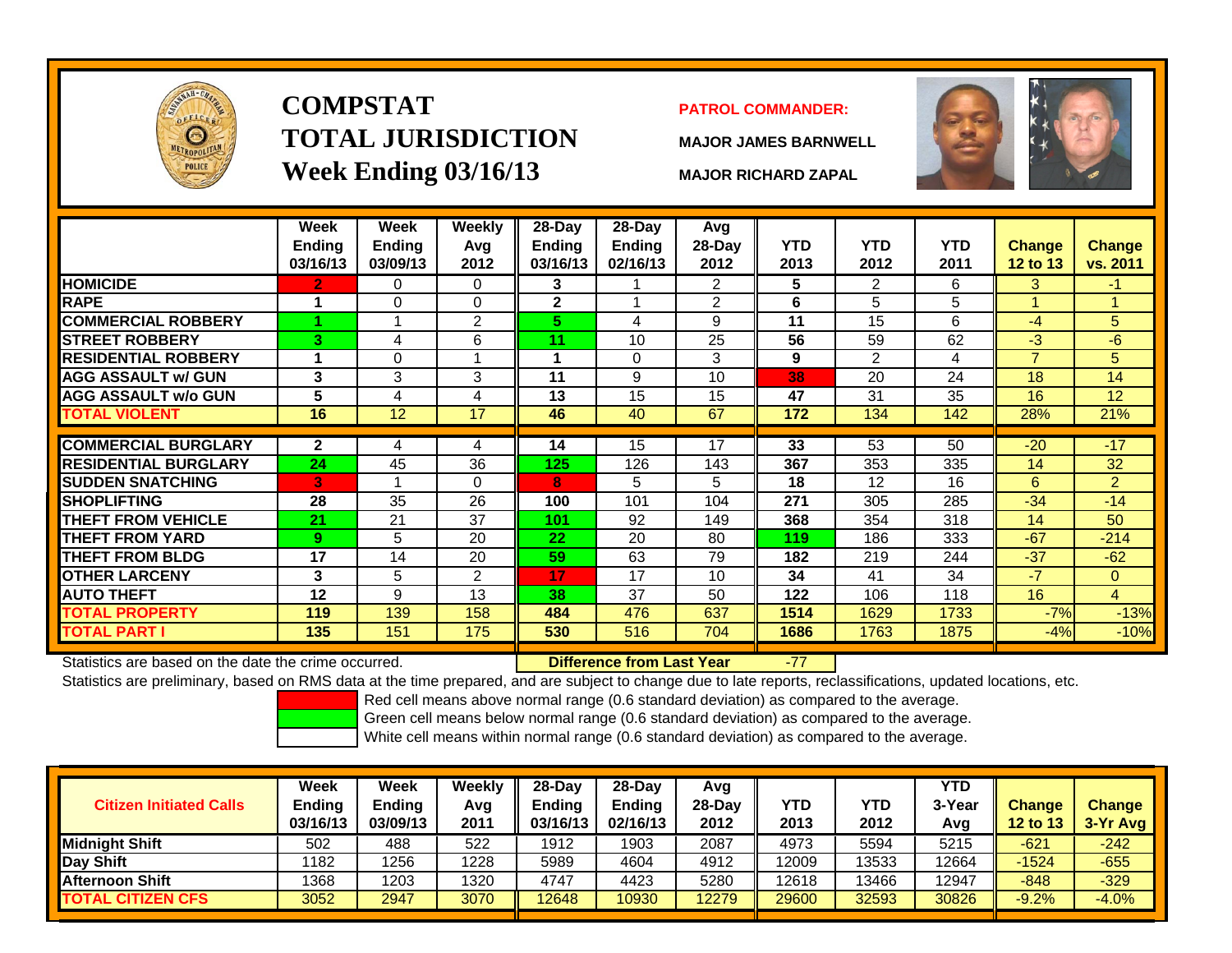

**COMPSTATWEST CHATHAM PRECINCTWeek Ending 03/16/13**

**PRECINCT COMMANDER:**

**CAPT. PHILIP REILLEY**



|                              | Week           | Week           | Weekly         | $28-Day$       | $28-Day$       | <b>Avg</b>     |              |                          |            |                |                |
|------------------------------|----------------|----------------|----------------|----------------|----------------|----------------|--------------|--------------------------|------------|----------------|----------------|
|                              | <b>Ending</b>  | <b>Ending</b>  | Avg            | Ending         | <b>Ending</b>  | 28-Day         | <b>YTD</b>   | <b>YTD</b>               | <b>YTD</b> | <b>Change</b>  | <b>Change</b>  |
|                              | 03/16/13       | 03/09/13       | 2012           | 03/16/13       | 02/16/13       | 2012           | 2013         | 2012                     | 2011       | 12 to 13       | vs. 2011       |
| <b>HOMICIDE</b>              | 0              | 0              | 0              | 0              | 0              | 0              | 0            | $\Omega$                 | $\Omega$   | $\mathbf{0}$   | $\Omega$       |
| <b>RAPE</b>                  | 1              | 0              | $\Omega$       | $\overline{2}$ |                |                | $\mathbf{2}$ | $\overline{2}$           | $\Omega$   | $\mathbf{0}$   | $\overline{2}$ |
| <b>COMMERCIAL ROBBERY</b>    | $\mathbf{0}$   | 0              | 0              |                |                | $\overline{2}$ | $\mathbf{2}$ | 2                        | $\Omega$   | $\mathbf{0}$   | $\overline{2}$ |
| <b>STREET ROBBERY</b>        | $\overline{2}$ | 0              |                | 2              | 0              | 3              | 12           | 9                        | 6          | 3              | 6              |
| <b>RESIDENTIAL ROBBERY</b>   | 1              | 0              | 0              |                | $\Omega$       | $\Omega$       | $\mathbf{2}$ | $\Omega$                 |            | $\overline{2}$ | 1              |
| <b>AGG ASSAULT w/ GUN</b>    | $\bf{0}$       |                | 0              |                |                |                | 4            | 3                        | 6          |                | $-2$           |
| <b>AGG ASSAULT w/o GUN</b>   |                | 0              |                | $\overline{2}$ | 2              | 2              | $\mathbf{2}$ | $\overline{\phantom{a}}$ | 11         | $-5$           | $-9$           |
| <b>TOTAL VIOLENT</b>         | 5              |                | $\overline{2}$ | 9              | 5              | 9              | 24           | 23                       | 24         | 4%             | 0%             |
|                              |                |                |                |                |                |                |              |                          |            |                |                |
| <b>COMMERCIAL BURGLARY</b>   | $\bf{0}$       | 0              |                |                | $\overline{2}$ | 3              | 5            | 3                        | 6          | $\overline{2}$ | $-1$           |
| <b>IRESIDENTIAL BURGLARY</b> | 6              | $\overline{2}$ | 6              | 20             | 18             | 23             | 67           | 49                       | 49         | 18             | 18             |
| <b>SUDDEN SNATCHING</b>      | $\bf{0}$       | $\Omega$       | 0              | $\bf{0}$       | $\Omega$       |                | $\bf{0}$     |                          | 2          | $-1$           | $-2$           |
| <b>SHOPLIFTING</b>           | 3              | 4              | 2              | 13             | 13             | 10             | 34           | 37                       | 27         | $-3$           | $\overline{7}$ |
| <b>THEFT FROM VEHICLE</b>    | 4              | 5              | 5              | 23             | 21             | 22             | 61           | 52                       | 61         | 9              | $\Omega$       |
| <b>THEFT FROM YARD</b>       | $\bf{0}$       | $\Omega$       | 3              | $\overline{2}$ | 3              | 13             | 16           | 29                       | 52         | $-13$          | $-36$          |
| <b>THEFT FROM BLDG</b>       | $\mathbf{2}$   | $\Omega$       | 3              | 8              | 10             | 12             | 26           | 36                       | 40         | $-10$          | $-14$          |
| <b>OTHER LARCENY</b>         | $\bf{0}$       |                | 0              | $\mathbf{2}$   | 2              | 2              | $\mathbf{2}$ | 7                        | 9          | $-5$           | $-7$           |
| <b>AUTO THEFT</b>            | $\mathbf{2}$   | $\Omega$       | $\overline{2}$ | 6              | 5              | $\overline{ }$ | 17           | 15                       | 32         | $\overline{2}$ | $-15$          |
| <b>TOTAL PROPERTY</b>        | 17             | 12             | 23             | 75             | 74             | 91             | 228          | 229                      | 278        | 0%             | $-18%$         |
| <b>TOTAL PART I</b>          | 22             | 13             | 25             | 84             | 79             | 101            | 252          | 252                      | 302        | 0%             | $-17%$         |

Statistics are based on the date the crime occurred. **Difference from Last Year** 

Statistics are preliminary, based on RMS data at the time prepared, and are subject to change due to late reports, reclassifications, updated locations, etc.

0

Red cell means above normal range (0.6 standard deviation) as compared to the average.

Green cell means below normal range (0.6 standard deviation) as compared to the average.

| <b>Citizen Initiated Calls</b> | Week<br>Ending<br>03/16/13 | <b>Week</b><br><b>Ending</b><br>03/09/13 | Weekly<br>Avg<br>2011 | 28-Dav<br>Ending<br>03/16/13 | $28-Day$<br><b>Ending</b><br>02/16/13 | Avg<br>$28-Dav$<br>2012 | YTD<br>2013 | YTD<br>2012 | <b>YTD</b><br>3-Year<br>Avg | <b>Change</b><br><b>12 to 13</b> | <b>Change</b><br>3-Yr Avg |
|--------------------------------|----------------------------|------------------------------------------|-----------------------|------------------------------|---------------------------------------|-------------------------|-------------|-------------|-----------------------------|----------------------------------|---------------------------|
| <b>Midnight Shift</b>          | 96                         | 93                                       | 100                   | 387                          | 380                                   | 401                     | 967         | 1052        | 999                         | -85                              | $-32$                     |
| Day Shift                      | 254                        | 282                                      | 248                   | 2372                         | 998                                   | 993                     | 2500        | 2602        | 2547                        | $-102$                           | $-47$                     |
| <b>Afternoon Shift</b>         | 269                        | 222                                      | 271                   | 958                          | 799                                   | 1086                    | 2609        | 2643        | 2638                        | $-34$                            | $-29$                     |
| <b>TOTAL CITIZEN CFS</b>       | 619                        | 619                                      | 620                   | 3717                         | 2177                                  | 2479                    | 6076        | 6297        | 6184                        | $-3.5%$                          | $-1.7%$                   |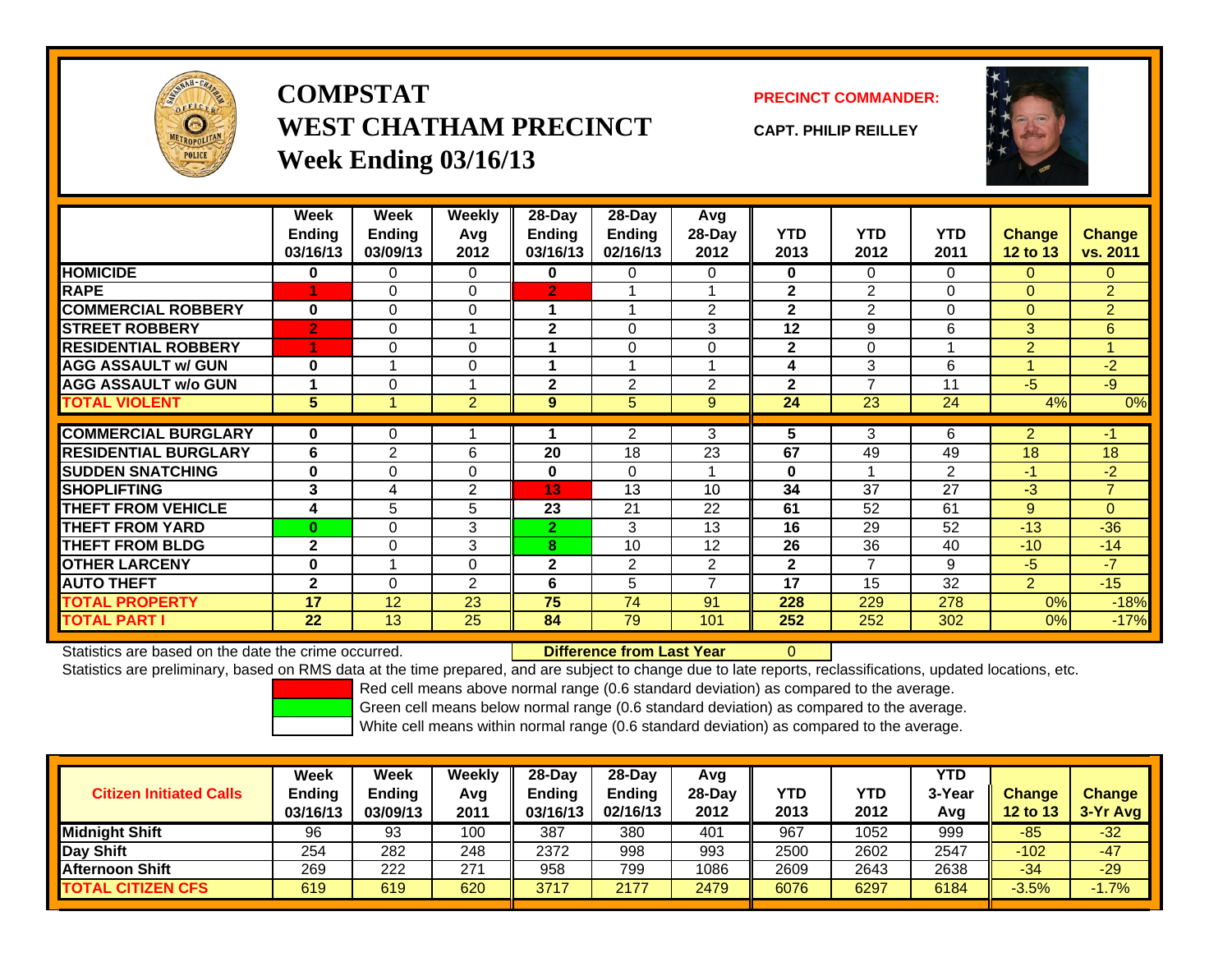

## **COMPSTATDOWNTOWN PRECINCTWeek Ending 03/16/13**

### **PRECINCT COMMANDER:**

**CAPT. MIKE WILKINS**



|                             | Week           | Week           | Weekly         | $28-Day$       | $28-Day$      | Avg                     |              |                |                |                 |                |
|-----------------------------|----------------|----------------|----------------|----------------|---------------|-------------------------|--------------|----------------|----------------|-----------------|----------------|
|                             | <b>Ending</b>  | Ending         | Avg            | Ending         | <b>Ending</b> | 28-Day                  | <b>YTD</b>   | <b>YTD</b>     | <b>YTD</b>     | <b>Change</b>   | Change         |
|                             | 03/16/13       | 03/09/13       | 2012           | 03/16/13       | 02/16/13      | 2012                    | 2013         | 2012           | 2011           | <b>12 to 13</b> | vs. 2011       |
| <b>HOMICIDE</b>             | $\mathbf{2}$   | 0              | 0              | 2.             | 0             |                         | $\mathbf{2}$ | $\Omega$       | $\overline{2}$ | $\overline{2}$  | $\Omega$       |
| <b>RAPE</b>                 | $\bf{0}$       | 0              | $\Omega$       | 0              | 0             | $\Omega$                |              |                |                | $\Omega$        | $\Omega$       |
| <b>COMMERCIAL ROBBERY</b>   | $\bf{0}$       | $\Omega$       | $\Omega$       |                |               | 1                       |              | $\mathfrak{p}$ | 0              | -1              |                |
| <b>STREET ROBBERY</b>       | $\bf{0}$       |                | $\overline{2}$ | $\overline{2}$ | 3             | 8                       | 17           | 21             | 14             | -4              | 3              |
| <b>RESIDENTIAL ROBBERY</b>  | $\bf{0}$       | 0              | $\Omega$       | 0              | $\Omega$      | $\overline{\mathbf{A}}$ | $\mathbf{2}$ | $\Omega$       | 0              | 2               | $\overline{2}$ |
| <b>AGG ASSAULT w/ GUN</b>   | $\bf{0}$       | $\Omega$       | 1              | $\bf{0}$       | $\Omega$      | $\overline{2}$          | 5            | 3              | 5              | $\overline{2}$  | $\Omega$       |
| <b>AGG ASSAULT w/o GUN</b>  | $\bf{0}$       |                | 1              | $\overline{2}$ | 4             | 5                       | 13           | 8              | $\overline{ }$ | 5               | 6              |
| <b>TOTAL VIOLENT</b>        | 2 <sup>1</sup> | $\overline{2}$ | 4              | 7              | 8             | 17                      | 41           | 35             | 29             | 17%             | 41%            |
| <b>COMMERCIAL BURGLARY</b>  | $\bf{0}$       | 0              | 4              |                |               | $\overline{2}$          | $\mathbf{2}$ | 9              | 8              | $-7$            | $-6$           |
| <b>RESIDENTIAL BURGLARY</b> | 3              | 3              | 3              | 12             | 11            | 12                      | 32           | 37             | 28             | -5              | 4              |
| <b>SUDDEN SNATCHING</b>     | $\overline{2}$ | 0              | $\Omega$       | $\mathbf{2}$   | $\Omega$      | 2                       | 8            | 3              | 4              | 5               | 4              |
| <b>SHOPLIFTING</b>          | 4              | 5              | 3              | 10             | 8             | 11                      | 31           | 34             | 27             | -3              | 4              |
| <b>THEFT FROM VEHICLE</b>   | 5              | 3              | $\overline{7}$ | 25             | 23            | 29                      | 62           | 94             | 61             | $-32$           |                |
| <b>THEFT FROM YARD</b>      | 6              | $\overline{2}$ | 5              | 8              | 4             | 19                      | 40           | 28             | 78             | 12              | $-38$          |
| <b>THEFT FROM BLDG</b>      | 3              | 3              | 5              | 8              | 11            | 18                      | 37           | 47             | 48             | $-10$           | $-11$          |
| <b>OTHER LARCENY</b>        |                | 0              | 1              | $\mathbf{2}$   |               | $\overline{2}$          | 4            | 8              | 11             | $-4$            | $-7$           |
| <b>AUTO THEFT</b>           |                | $\overline{2}$ | $\overline{2}$ | ⇁              | 9             | 8                       | 25           | 23             | 15             | $\overline{2}$  | 10             |
| <b>TOTAL PROPERTY</b>       | 25             | 18             | 25             | 75             | 68            | 104                     | 241          | 283            | 280            | $-15%$          | $-14%$         |
| <b>TOTAL PART I</b>         | 27             | 20             | 30             | 82             | 76            | 121                     | 282          | 318            | 309            | $-11%$          | $-9%$          |

Statistics are based on the date the crime occurred. **Difference from Last Year** 

r -36

Statistics are preliminary, based on RMS data at the time prepared, and are subject to change due to late reports, reclassifications, updated locations, etc.

Red cell means above normal range (0.6 standard deviation) as compared to the average.

Green cell means below normal range (0.6 standard deviation) as compared to the average.

| <b>Citizen Initiated Calls</b> | Week<br><b>Ending</b><br>03/16/13 | Week<br><b>Ending</b><br>03/09/13 | Weekly<br>Avg<br>2011 | $28-Day$<br><b>Ending</b><br>03/16/13 | $28-Day$<br><b>Ending</b><br>02/16/13 | Avg<br>28-Dav<br>2012 | YTD<br>2013 | <b>YTD</b><br>2012 | YTD<br>3-Year<br>Avg | <b>Change</b><br><b>12 to 13</b> | <b>Change</b><br>$3-Yr$ Avg |
|--------------------------------|-----------------------------------|-----------------------------------|-----------------------|---------------------------------------|---------------------------------------|-----------------------|-------------|--------------------|----------------------|----------------------------------|-----------------------------|
| <b>Midnight Shift</b>          | 143                               | 98                                | 120                   | 470                                   | 404                                   | 480                   | 1147        | 1287               | 1192                 | $-140$                           | $-45$                       |
| Day Shift                      | 253                               | 225                               | 210                   | 842                                   | 786                                   | 838                   | 2133        | 2341               | 2184                 | $-208$                           | $-51$                       |
| <b>Afternoon Shift</b>         | 318                               | 230                               | 222                   | 942                                   | 799                                   | 889                   | 2270        | 2202               | 2196                 | 68                               | 74                          |
| <b>TOTAL CITIZEN CFS</b>       | 714                               | 553                               | 552                   | 2254                                  | 1989                                  | 2207                  | 5550        | 5830               | 5572                 | $-4.8%$                          | $-0.4%$                     |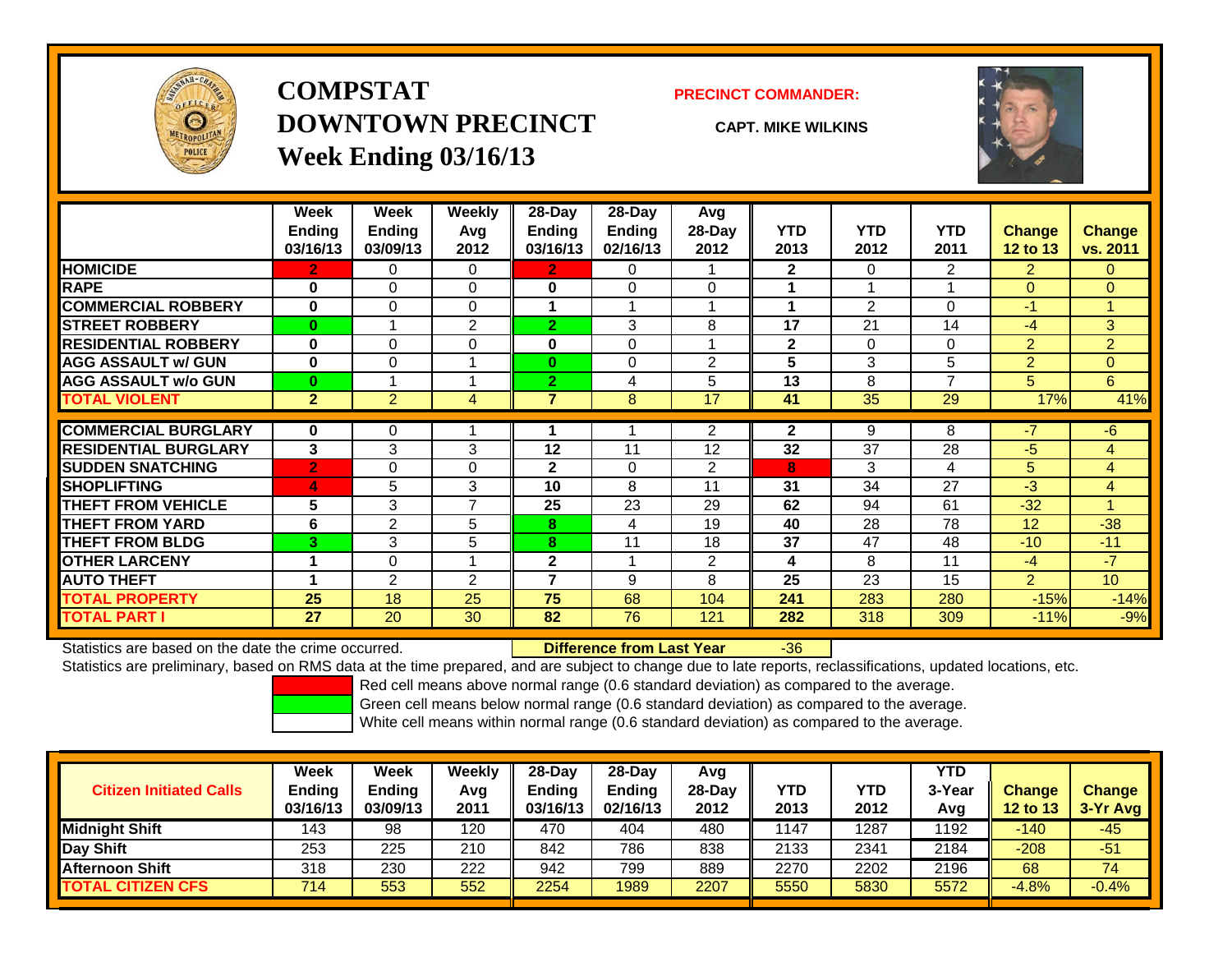

# **COMPSTATCENTRAL PRECINCT CAPT. DEVONN ADAMSWeek Ending 03/16/13**

**PRECINCT COMMANDER:**



|                             | Week<br><b>Ending</b><br>03/16/13 | Week<br><b>Ending</b><br>03/09/13 | <b>Weekly</b><br>Avg<br>2012 | 28-Day<br>Ending<br>03/16/13 | 28-Day<br><b>Ending</b><br>02/16/13 | Avg<br>$28-Day$<br>2012 | <b>YTD</b><br>2013 | <b>YTD</b><br>2012 | <b>YTD</b><br>2011 | <b>Change</b><br><b>12 to 13</b> | <b>Change</b><br>vs. 2011 |
|-----------------------------|-----------------------------------|-----------------------------------|------------------------------|------------------------------|-------------------------------------|-------------------------|--------------------|--------------------|--------------------|----------------------------------|---------------------------|
| <b>HOMICIDE</b>             | 0                                 | 0                                 | 0                            | 0                            | 0                                   |                         | $\mathbf{0}$       | $\overline{2}$     | 0                  | $-2$                             | $\overline{0}$            |
| <b>RAPE</b>                 | $\bf{0}$                          | $\Omega$                          | $\Omega$                     | 0                            | 0                                   | 0                       |                    | $\Omega$           | $\overline{2}$     |                                  | $-1$                      |
| <b>COMMERCIAL ROBBERY</b>   | $\bf{0}$                          | $\Omega$                          | $\Omega$                     | $\bf{0}$                     | 0                                   | $\overline{2}$          | $\mathbf{2}$       | 3                  | 2                  | $-1$                             | $\overline{0}$            |
| <b>STREET ROBBERY</b>       | $\bf{0}$                          | 2                                 | 2                            | 4                            | 5                                   | $\overline{ }$          | 13                 | 14                 | 23                 | $-1$                             | $-10$                     |
| <b>RESIDENTIAL ROBBERY</b>  | $\bf{0}$                          | $\Omega$                          | 0                            | $\bf{0}$                     | $\Omega$                            | $\Omega$                |                    | $\Omega$           | $\Omega$           |                                  |                           |
| <b>AGG ASSAULT w/ GUN</b>   | $\overline{2}$                    |                                   |                              | 6                            | 5                                   | 4                       | 13                 | 6                  | 9                  | $\overline{7}$                   | $\overline{4}$            |
| <b>AGG ASSAULT w/o GUN</b>  | $\overline{2}$                    |                                   | A                            | 5                            | 4                                   | 3                       | 16                 | $\overline{ }$     | 8                  | 9                                | 8                         |
| <b>TOTAL VIOLENT</b>        | 4                                 | $\overline{4}$                    | 4                            | 15                           | 14                                  | 16                      | 46                 | 32                 | 44                 | 44%                              | 5%                        |
|                             |                                   |                                   |                              |                              |                                     |                         |                    |                    |                    |                                  |                           |
| <b>COMMERCIAL BURGLARY</b>  |                                   | 3                                 |                              |                              |                                     | 4                       | 10                 | 11                 | 24                 | -1                               | $-14$                     |
| <b>RESIDENTIAL BURGLARY</b> | 7                                 | 9                                 | 10                           | 34                           | 36                                  | 39                      | 92                 | 99                 | 89                 | $-7$                             | 3                         |
| <b>SUDDEN SNATCHING</b>     | $\bf{0}$                          | $\Omega$                          | $\Omega$                     |                              |                                     |                         | 4                  | 3                  | 7                  |                                  | $-3$                      |
| <b>SHOPLIFTING</b>          | 5                                 |                                   |                              | $\overline{9}$               | 5                                   | 4                       | 22                 | $\overline{ }$     | 15                 | 15                               | $\overline{7}$            |
| <b>THEFT FROM VEHICLE</b>   | 6                                 | 4                                 | 9                            | 14                           | 10                                  | 35                      | 67                 | 93                 | 79                 | $-26$                            | $-12$                     |
| <b>THEFT FROM YARD</b>      | $\bf{0}$                          | $\Omega$                          | 5                            | 4                            | 6                                   | 20                      | 25                 | 46                 | 88                 | $-21$                            | $-63$                     |
| <b>THEFT FROM BLDG</b>      | $\bf{0}$                          | 4                                 | 3                            | 10                           | 14                                  | 12                      | 36                 | 47                 | 58                 | $-11$                            | $-22$                     |
| <b>OTHER LARCENY</b>        | 0                                 | $\Omega$                          | 0                            | 3                            | 4                                   |                         | 6                  | 6                  | 9                  | $\mathbf{0}$                     | $-3$                      |
| <b>AUTO THEFT</b>           | 3                                 | 4                                 | 3                            | 9                            | 9                                   | 12                      | 30                 | 28                 | 33                 | $\overline{2}$                   | $-3$                      |
| <b>TOTAL PROPERTY</b>       | 22                                | 22                                | 32                           | 91                           | 92                                  | 128                     | 292                | 340                | 402                | $-14%$                           | $-27%$                    |
| <b>TOTAL PART I</b>         | 26                                | 26                                | 36                           | 106                          | 106                                 | 145                     | 338                | 372                | 446                | $-9%$                            | $-24%$                    |

Statistics are based on the date the crime occurred. **Difference from Last Year** 

-34

Statistics are preliminary, based on RMS data at the time prepared, and are subject to change due to late reports, reclassifications, updated locations, etc.

Red cell means above normal range (0.6 standard deviation) as compared to the average.

Green cell means below normal range (0.6 standard deviation) as compared to the average.

|                                | Week                      | Week               | Weekly      | $28-Dav$                  | 28-Day                    | Avg              |                    |                    | <b>YTD</b>    |                           |                             |
|--------------------------------|---------------------------|--------------------|-------------|---------------------------|---------------------------|------------------|--------------------|--------------------|---------------|---------------------------|-----------------------------|
| <b>Citizen Initiated Calls</b> | <b>Ending</b><br>03/16/13 | Ending<br>03/09/13 | Avg<br>2011 | <b>Ending</b><br>03/16/13 | <b>Ending</b><br>02/16/13 | $28-Day$<br>2012 | <b>YTD</b><br>2013 | <b>YTD</b><br>2012 | 3-Year<br>Avg | <b>Change</b><br>12 to 13 | <b>Change</b><br>$3-Yr$ Avg |
| <b>Midnight Shift</b>          | 90                        | 91                 | 116         | 381                       | 409                       | 463              | 1091               | 255                | 1160          | -164                      | $-69$                       |
| Day Shift                      | 230                       | 248                | 269         | 954                       | 956                       | 1078             | 2523               | 2939               | 2540          | $-416$                    | $-17$                       |
| <b>Afternoon Shift</b>         | 262                       | 278                | 291         | 1008                      | 1009                      | 1163             | 2701               | 3028               | 2846          | $-327$                    | $-145$                      |
| <b>TOTAL CITIZEN CFS</b>       | 582                       | 617                | 676         | 2343                      | 2374                      | 2704             | 6315               | 7222               | 6545          | $-12.6%$                  | $-3.5%$                     |
|                                |                           |                    |             |                           |                           |                  |                    |                    |               |                           |                             |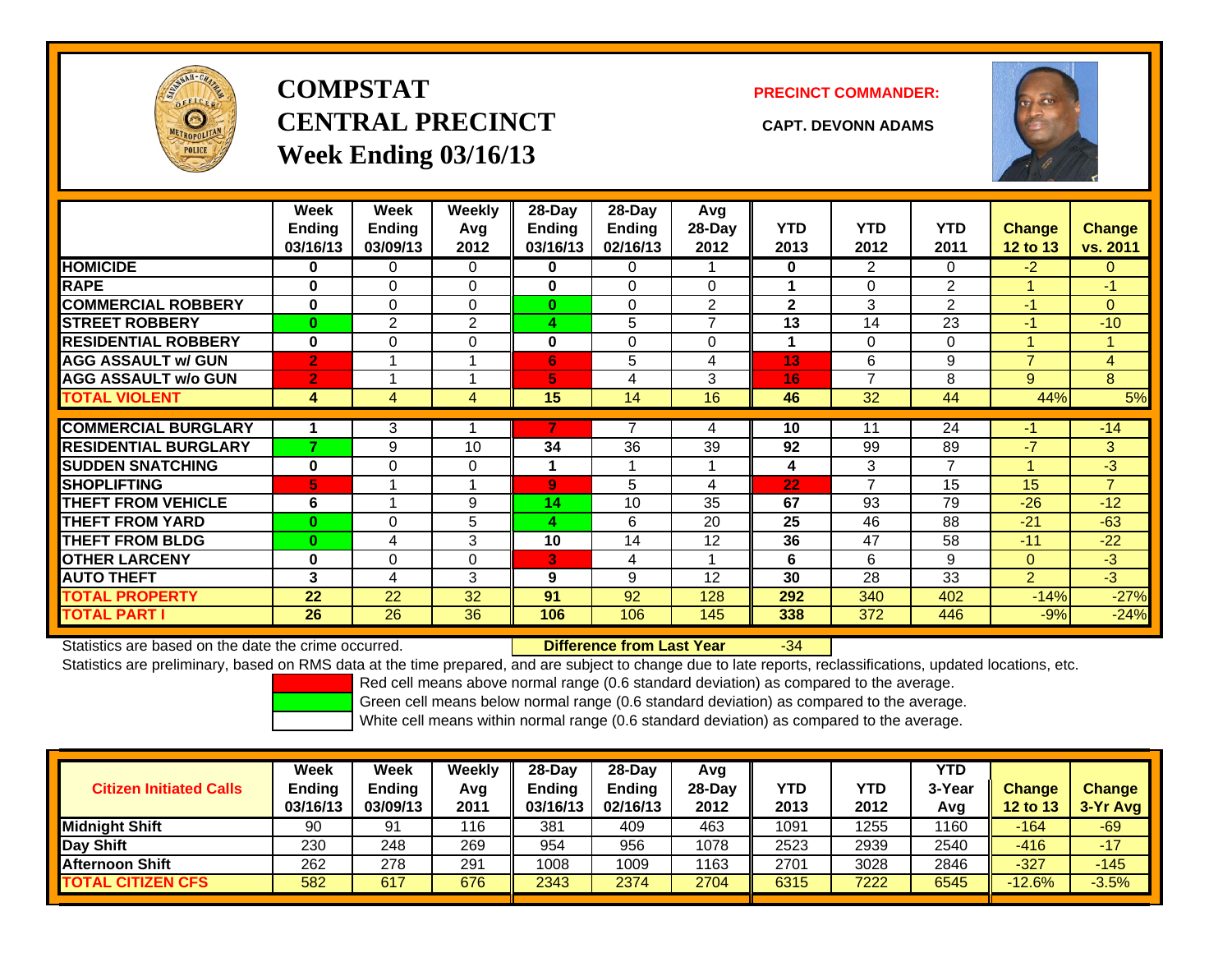

**COMPSTATSOUTHSIDE PRECINCT CAPT. DEAN FAGERSTROMWeek Ending 03/16/13**

### **PRECINCT COMMANDER:**



|                             | Week<br><b>Ending</b><br>03/16/13 | Week<br><b>Ending</b><br>03/09/13 | <b>Weekly</b><br>Avg<br>2012 | 28-Day<br>Ending<br>03/16/13 | 28-Day<br>Ending<br>02/16/13 | Avg<br>28-Day<br>2012 | <b>YTD</b><br>2013 | <b>YTD</b><br>2012 | <b>YTD</b><br>2011 | <b>Change</b><br>12 to 13 | <b>Change</b><br>vs. 2011 |
|-----------------------------|-----------------------------------|-----------------------------------|------------------------------|------------------------------|------------------------------|-----------------------|--------------------|--------------------|--------------------|---------------------------|---------------------------|
| <b>HOMICIDE</b>             | 0                                 | 0                                 | 0                            | 0                            | 0                            | 0                     | $\mathbf{2}$       | 0                  | 3                  | $\overline{2}$            | $-1$                      |
| <b>RAPE</b>                 | 0                                 | 0                                 | 0                            | 0                            | $\Omega$                     | $\Omega$              |                    |                    | 2                  | $\Omega$                  | -1                        |
| <b>COMMERCIAL ROBBERY</b>   | 4                                 | 0                                 | <b>A</b>                     |                              | $\Omega$                     | 3                     | $\mathbf{2}$       | 5                  | 2                  | $-3$                      | $\overline{0}$            |
| <b>STREET ROBBERY</b>       | 1                                 | 0                                 |                              | $\mathbf{2}$                 |                              | 4                     | 3                  | 8                  | 11                 | $-5$                      | -8                        |
| <b>RESIDENTIAL ROBBERY</b>  | $\bf{0}$                          | 0                                 | $\Omega$                     | $\bf{0}$                     | $\Omega$                     |                       |                    | $\overline{2}$     | $\overline{2}$     | -1                        | $-1$                      |
| <b>AGG ASSAULT w/ GUN</b>   | $\bf{0}$                          |                                   | 0                            | $\mathbf{2}$                 | $\overline{2}$               | 4                     | 5                  | $\overline{2}$     | 2                  | 3                         | 3                         |
| <b>AGG ASSAULT w/o GUN</b>  |                                   | 2                                 |                              | 3                            | 5                            | $\mathfrak{p}$        | 11                 | 5                  | 3                  | 6                         | 8                         |
| <b>TOTAL VIOLENT</b>        | 3                                 | 3                                 | 3                            | 8                            | 8                            | 12                    | 25                 | 23                 | 25                 | 9%                        | 0%                        |
|                             |                                   |                                   |                              |                              |                              |                       |                    |                    |                    |                           |                           |
| <b>COMMERCIAL BURGLARY</b>  | $\bf{0}$                          | 0                                 |                              | $\overline{2}$               | $\overline{2}$               | 6                     | 6                  | 24                 | 7                  | $-18$                     | $-1$                      |
| <b>RESIDENTIAL BURGLARY</b> | 3                                 | 13                                | 8                            | 27                           | 31                           | 31                    | 83                 | 84                 | 72                 | -1                        | 11                        |
| <b>SUDDEN SNATCHING</b>     | $\bf{0}$                          |                                   | $\Omega$                     | $\overline{2}$               | $\overline{2}$               | 4                     | $\mathbf{2}$       | 3                  | 0                  | $-1$                      | $\overline{2}$            |
| <b>SHOPLIFTING</b>          | 7                                 | 19                                | 14                           | 44                           | 55                           | 57                    | 121                | 162                | 168                | $-41$                     | $-47$                     |
| <b>THEFT FROM VEHICLE</b>   | 3                                 | 9                                 | 8                            | 22                           | 21                           | 33                    | 100                | 54                 | 43                 | 46                        | 57                        |
| <b>THEFT FROM YARD</b>      |                                   | 2                                 | 3                            | 4                            | 4                            | 13                    | 18                 | 48                 | 35                 | $-30$                     | $-17$                     |
| <b>THEFT FROM BLDG</b>      | $\overline{7}$                    | 4                                 | 5                            | 18                           | 12                           | 19                    | 39                 | 51                 | 47                 | $-12$                     | -8                        |
| <b>OTHER LARCENY</b>        | $\overline{2}$                    | 2                                 | 0                            | 7                            | 6                            | $\overline{2}$        | 13                 | 6                  | 2                  | $\overline{7}$            | 11                        |
| <b>AUTO THEFT</b>           | 4                                 |                                   | 3                            | 7                            | 5                            | 13                    | 27                 | 25                 | 17                 | $\overline{2}$            | 10 <sup>°</sup>           |
| <b>TOTAL PROPERTY</b>       | 27                                | 51                                | 43                           | 133                          | 138                          | 173                   | 409                | 457                | 391                | $-11%$                    | 5%                        |
| <b>TOTAL PART I</b>         | 30                                | 54                                | 46                           | 141                          | 146                          | 185                   | 434                | 480                | 416                | $-10%$                    | 4%                        |

Statistics are based on the date the crime occurred. **Difference from Last Year** 

-46

Statistics are preliminary, based on RMS data at the time prepared, and are subject to change due to late reports, reclassifications, updated locations, etc.

Red cell means above normal range (0.6 standard deviation) as compared to the average.

Green cell means below normal range (0.6 standard deviation) as compared to the average.

| <b>Citizen Initiated Calls</b> | Week<br><b>Ending</b><br>03/16/13 | Week<br><b>Ending</b><br>03/09/13 | Weekly<br>Avg<br>2011 | $28-Day$<br>Ending<br>03/16/13 | 28-Dav<br><b>Ending</b><br>02/16/13 | Avg<br>28-Dav<br>2012 | YTD<br>2013 | YTD<br>2012 | <b>YTD</b><br>3-Year<br>Avg | <b>Change</b><br><b>12 to 13</b> | <b>Change</b><br>3-Yr Avg |
|--------------------------------|-----------------------------------|-----------------------------------|-----------------------|--------------------------------|-------------------------------------|-----------------------|-------------|-------------|-----------------------------|----------------------------------|---------------------------|
| <b>Midnight Shift</b>          | 78                                | 93                                | 91                    | 306                            | 355                                 | 363                   | 823         | 952         | 893                         | $-129$                           | -70                       |
| Day Shift                      | 203                               | 257                               | 239                   | 882                            | 932                                 | 956                   | 2372        | 2768        | 2540                        | $-396$                           | $-168$                    |
| <b>Afternoon Shift</b>         | 253                               | 212                               | 253                   | 850                            | 842                                 | 1012                  | 2364        | 2673        | 2485                        | $-309$                           | $-121$                    |
| <b>TOTAL CITIZEN CFS</b>       | 534                               | 562                               | 583                   | 2038                           | 2129                                | 2330                  | 5559        | 6393        | 5918                        | $-13.0\%$                        | $-6.1%$                   |